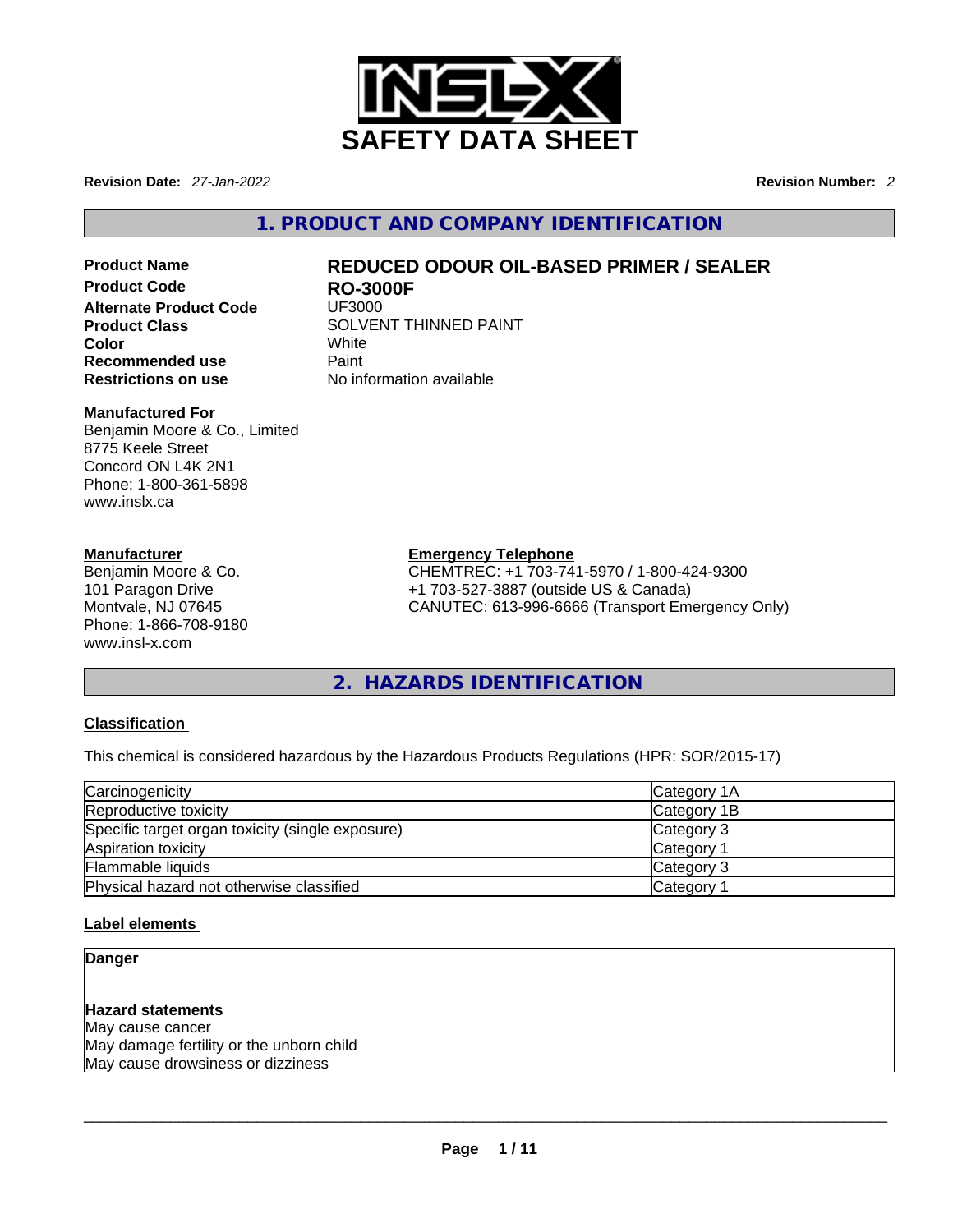

#### **Precautionary Statements - Prevention**

Obtain special instructions before use Do not handle until all safety precautions have been read and understood Use personal protective equipment as required Avoid breathing dust/fume/gas/mist/vapors/spray Use only outdoors or in a well-ventilated area Keep away from heat, hot surfaces, sparks, open flames and other ignition sources. No smoking Keep container tightly closed Ground/bond container and receiving equipment Use explosion-proof electrical/ventilating/lighting/equipment Use only non-sparking tools Take precautionary measures against static discharge Keep cool Immediately after use, place rags, steel wool or waste used with this product in a sealed water-filled metal container or lay flat to dry.

#### **Precautionary Statements - Response**

IF exposed or concerned: Get medical advice/attention **Skin** IF ON SKIN (or hair): Remove/Take off immediately all contaminated clothing. Rinse skin with water/shower **Inhalation**

IF INHALED: Remove victim to fresh air and keep at rest in a position comfortable for breathing

**Ingestion**

IF SWALLOWED: Immediately call a POISON CENTER or doctor/physician Do NOT induce vomiting **Fire**

In case of fire: Use CO2, dry chemical, or foam for extinction

#### **Precautionary Statements - Storage**

Store locked up Store in a well-ventilated place. Keep container tightly closed

#### **Precautionary Statements - Disposal**

Dispose of contents/container to an approved waste disposal plant Materials such as rags used with this product may begin to burn by themselves. After use, put rags in water or lay flat to dry, then discard.

#### **Other information**

No information available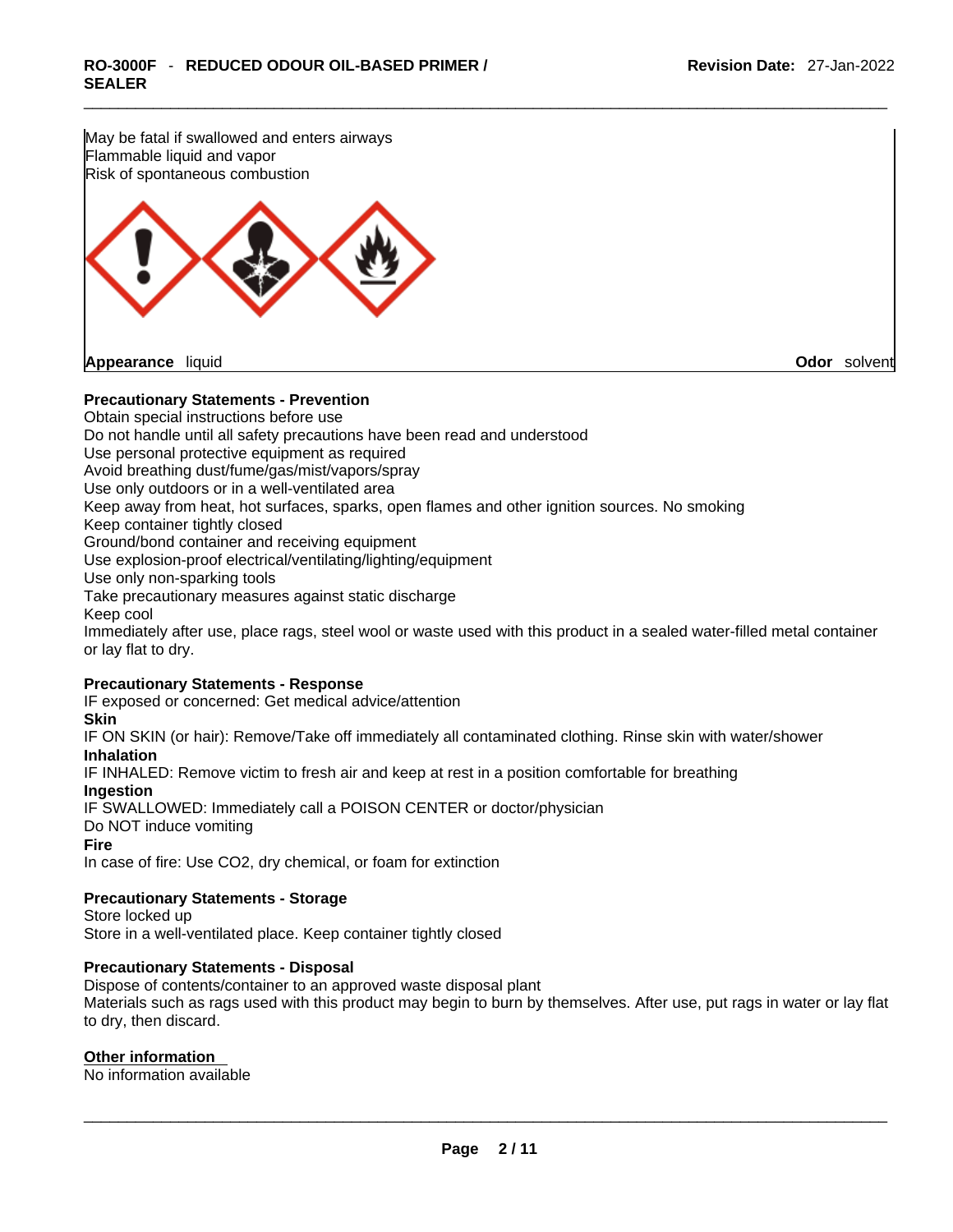|  | 3. COMPOSITION INFORMATION ON COMPONENTS |  |
|--|------------------------------------------|--|
|--|------------------------------------------|--|

| <b>Chemical name</b>                     | <b>CAS No.</b> | Weight-%      | Hazardous Material<br>registry number<br>(HMIRA registry $#$ ) | Date HMIRA filed and<br>Information Review Act date exemption granted<br>(if applicable) |
|------------------------------------------|----------------|---------------|----------------------------------------------------------------|------------------------------------------------------------------------------------------|
| Limestone                                | 1317-65-3      | $30 - 60%$    |                                                                |                                                                                          |
| Hydrotreated heavy naphtha,<br>petroleum | 64742-48-9     | $10 - 30%$    |                                                                |                                                                                          |
| Titanium dioxide                         | 13463-67-7     | $5 - 10\%$    |                                                                |                                                                                          |
| Dibutyl phthalate                        | 84-74-2        | $-5%$         |                                                                |                                                                                          |
| Silica, crystalline                      | 14808-60-7     | $0.1 - 0.25%$ |                                                                |                                                                                          |

#### **Confidential Business Information note**

\*The exact percentage (concentration) of composition has been withheld as a trade secret

### **4. FIRST AID MEASURES**

| <b>General Advice</b>                  | If symptoms persist, call a physician. Show this safety data<br>sheet to the doctor in attendance.                                                                                                                         |
|----------------------------------------|----------------------------------------------------------------------------------------------------------------------------------------------------------------------------------------------------------------------------|
| <b>Eye Contact</b>                     | Immediately flush with plenty of water. After initial flushing,<br>remove any contact lenses and continue flushing for at<br>least 15 minutes. Keep eye wide open while rinsing. If<br>symptoms persist, call a physician. |
| <b>Skin Contact</b>                    | Wash off immediately with soap and plenty of water<br>removing all contaminated clothes and shoes. If skin<br>irritation persists, call a physician.                                                                       |
| <b>Inhalation</b>                      | Move to fresh air. If symptoms persist, call a physician.<br>If not breathing, give artificial respiration. Call a physician<br>immediately.                                                                               |
| Ingestion                              | Clean mouth with water and afterwards drink plenty of<br>water. Do not induce vomiting without medical advice.<br>Never give anything by mouth to an unconscious person.<br>Consult a physician.                           |
| <b>Protection Of First-Aiders</b>      | Use personal protective equipment.                                                                                                                                                                                         |
| <b>Most Important Symptoms/Effects</b> | No information available.                                                                                                                                                                                                  |
| <b>Notes To Physician</b>              | Treat symptomatically.                                                                                                                                                                                                     |

#### **5. FIRE-FIGHTING MEASURES**

**Suitable Extinguishing Media** Foam, dry powder or water. Use extinguishing measures that are appropriate to local circumstances and the surrounding environment. \_\_\_\_\_\_\_\_\_\_\_\_\_\_\_\_\_\_\_\_\_\_\_\_\_\_\_\_\_\_\_\_\_\_\_\_\_\_\_\_\_\_\_\_\_\_\_\_\_\_\_\_\_\_\_\_\_\_\_\_\_\_\_\_\_\_\_\_\_\_\_\_\_\_\_\_\_\_\_\_\_\_\_\_\_\_\_\_\_\_\_\_\_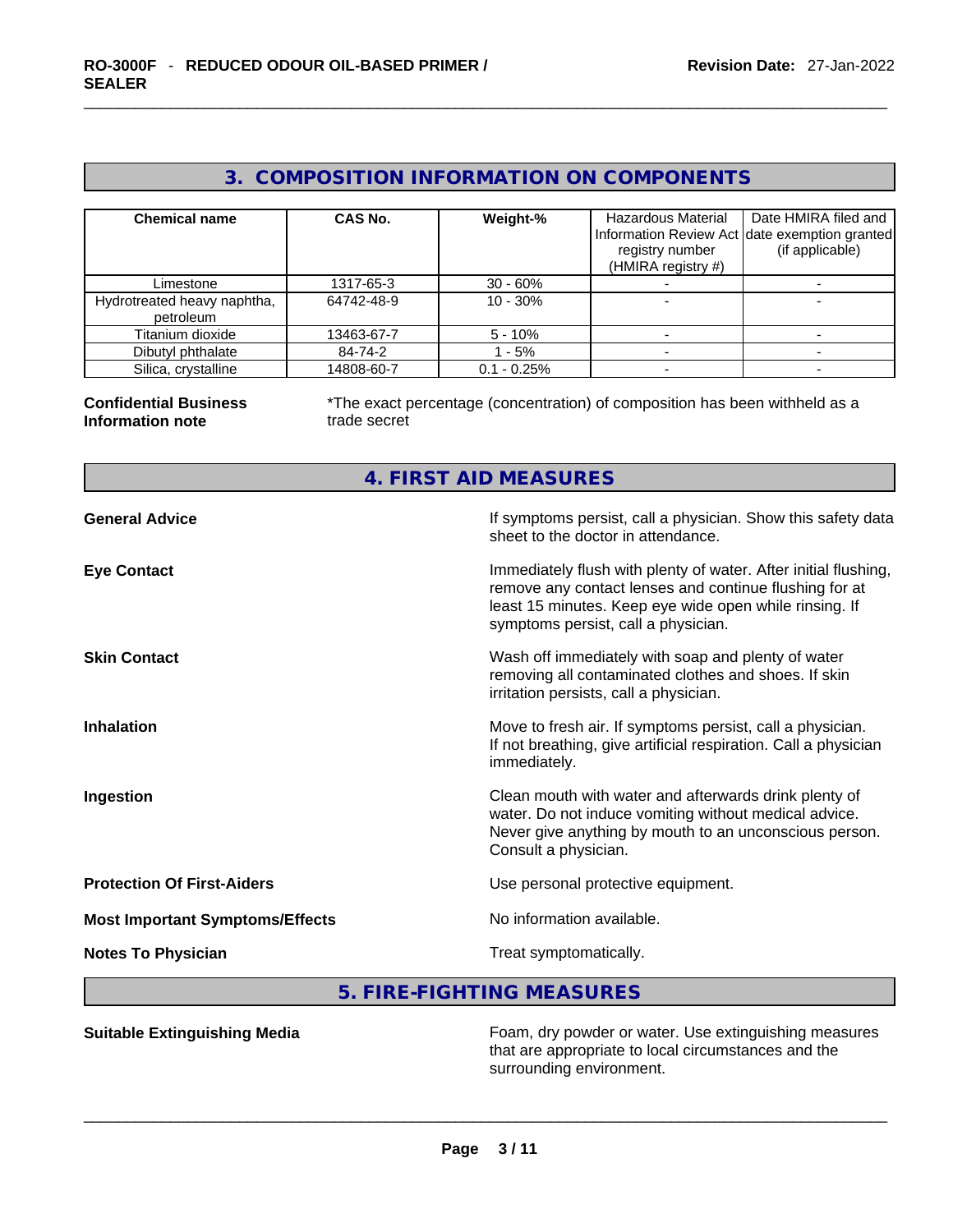| Protective equipment and precautions for firefighters                            | As in any fire, wear self-contained breathing apparatus<br>pressure-demand, MSHA/NIOSH (approved or equivalent)<br>and full protective gear.                                                                                                           |
|----------------------------------------------------------------------------------|--------------------------------------------------------------------------------------------------------------------------------------------------------------------------------------------------------------------------------------------------------|
| <b>Specific Hazards Arising From The Chemical</b>                                | Combustible material. Closed containers may rupture if<br>exposed to fire or extreme heat. Keep product and empty<br>container away from heat and sources of ignition. Thermal<br>decomposition can lead to release of irritating gases and<br>vapors. |
| Sensitivity to mechanical impact                                                 | No.                                                                                                                                                                                                                                                    |
| Sensitivity to static discharge                                                  | Yes                                                                                                                                                                                                                                                    |
| <b>Flash Point Data</b><br>Flash point (°F)<br>Flash Point (°C)<br><b>Method</b> | 103<br>39<br><b>PMCC</b>                                                                                                                                                                                                                               |
| <b>Flammability Limits In Air</b>                                                |                                                                                                                                                                                                                                                        |
| Lower flammability limit:<br><b>Upper flammability limit:</b>                    | Not available<br>Not available                                                                                                                                                                                                                         |
| <b>NFPA</b><br>Health: 2<br><b>Flammability: 2</b>                               | <b>Instability: 0</b><br><b>Special:</b> Not Applicable                                                                                                                                                                                                |

#### **NFPA Legend**

- 0 Not Hazardous
- 1 Slightly
- 2 Moderate
- 3 High
- 4 Severe

*The ratings assigned are only suggested ratings, the contractor/employer has ultimate responsibilities for NFPA ratings where this system is used.* 

*Additional information regarding the NFPA rating system is available from the National Fire Protection Agency (NFPA) at www.nfpa.org.* 

#### **6. ACCIDENTAL RELEASE MEASURES**

| Use personal protective equipment. Remove all sources of<br>ignition.                                                                                                                                                                                                                                            |
|------------------------------------------------------------------------------------------------------------------------------------------------------------------------------------------------------------------------------------------------------------------------------------------------------------------|
| Prevent further leakage or spillage if safe to do so. Do not<br>allow material to contaminate ground water system.<br>Prevent product from entering drains. Do not flush into<br>surface water or sanitary sewer system. Local authorities<br>should be advised if significant spillages cannot be<br>contained. |
| See Section 12 for additional Ecological Information.                                                                                                                                                                                                                                                            |
| Dam up. Soak up with inert absorbent material. Pick up<br>and transfer to properly labeled containers. Clean                                                                                                                                                                                                     |
|                                                                                                                                                                                                                                                                                                                  |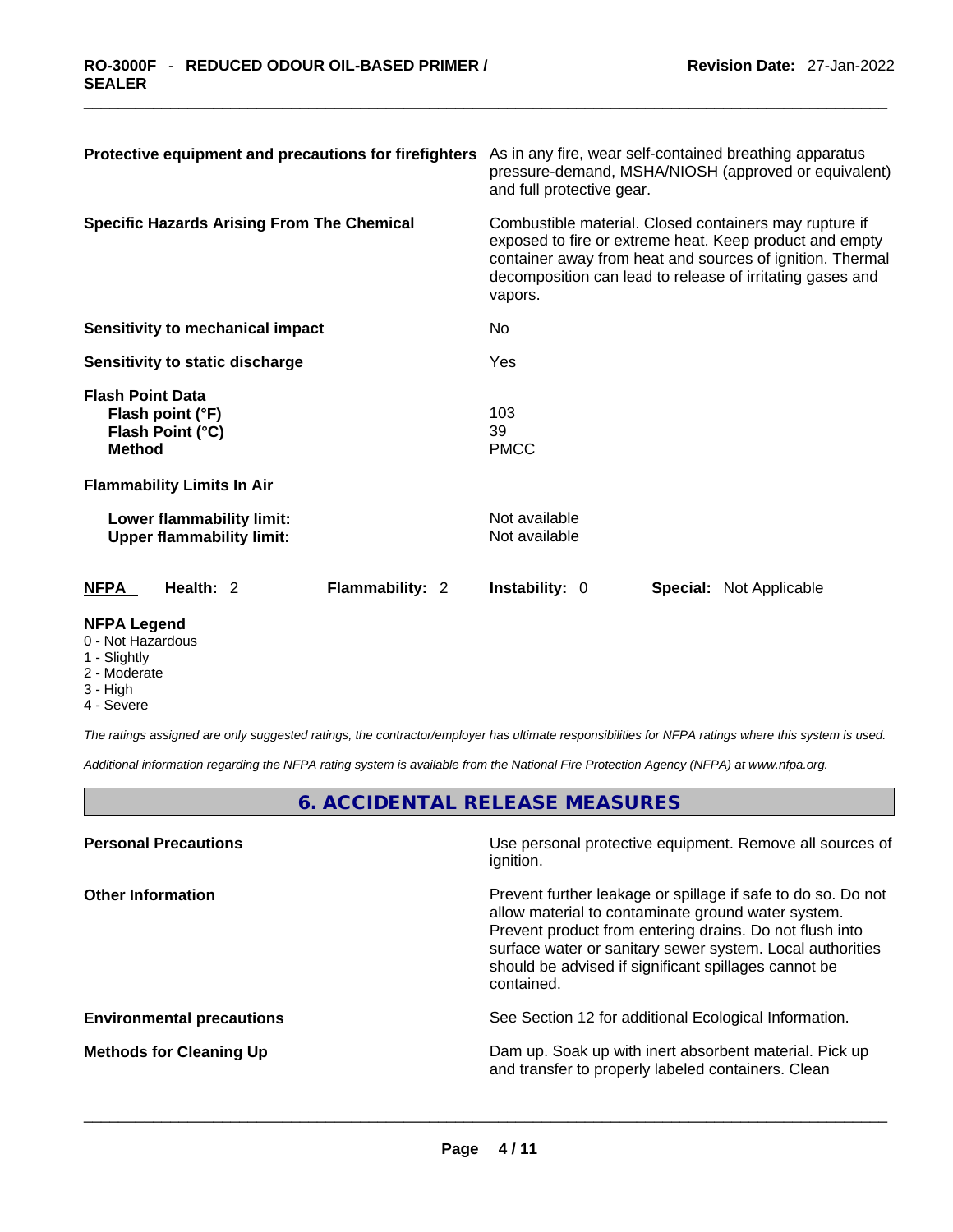contaminated surface thoroughly.

**7. HANDLING AND STORAGE** 

| <b>Handling</b>               | Use only in area provided with appropriate exhaust<br>ventilation. Do not breathe vapors or spray mist. Wear<br>personal protective equipment. Take precautionary<br>measures against static discharges. To avoid ignition of<br>vapors by static electricity discharge, all metal parts of the<br>equipment must be grounded. Keep away from open<br>flames, hot surfaces and sources of ignition. |
|-------------------------------|-----------------------------------------------------------------------------------------------------------------------------------------------------------------------------------------------------------------------------------------------------------------------------------------------------------------------------------------------------------------------------------------------------|
| <b>Storage</b>                | Keep containers tightly closed in a dry, cool and<br>well-ventilated place. Keep away from heat. Keep away<br>from open flames, hot surfaces and sources of ignition.<br>Keep in properly labeled containers. Keep out of the reach<br>of children.                                                                                                                                                 |
|                               | <b>DANGER</b> - Rags, steel wool or waste soaked with this<br>product may spontaneously catch fire if improperly<br>discarded. Immediately after use, place rags, steel wool or<br>waste in a sealed water-filled metal container.                                                                                                                                                                  |
| <b>Incompatible Materials</b> | Incompatible with strong acids and bases and strong<br>oxidizing agents.                                                                                                                                                                                                                                                                                                                            |

**8. EXPOSURE CONTROLS/PERSONAL PROTECTION** 

#### **Exposure Limits**

| <b>Chemical name</b> | <b>ACGIH TLV</b>                                                   | <b>Alberta</b>                  | <b>British Columbia</b>                                    | <b>Ontario</b>              | Quebec                          |
|----------------------|--------------------------------------------------------------------|---------------------------------|------------------------------------------------------------|-----------------------------|---------------------------------|
| Limestone            | N/E                                                                | 10 mg/m $3$ - TWA               | 10 mg/m $3$ - TWA<br>$3$ mg/m <sup>3</sup> - TWA           | N/E                         | 10 mg/m $3$ - TWAEV             |
|                      |                                                                    |                                 | $20 \text{ mg/m}^3$ - STEL                                 |                             |                                 |
| Titanium dioxide     | TWA: 10 mg/m $^3\,$                                                | 10 mg/m $3$ - TWA               | 10 mg/m $3$ - TWA<br>$3$ mg/m <sup>3</sup> - TWA           | 10 mg/m $3$ - TWA           | 10 mg/m $3$ - TWAEV             |
| Dibutyl phthalate    | TWA: $5 \text{ mg/m}^3$                                            | $5 \text{ mg/m}^3$ - TWA        | $5 \text{ mg/m}^3$ - TWA<br>Adverse reproductive<br>effect | $5 \text{ mg/m}^3$ - TWA    | $5 \text{ mg/m}^3$ - TWAEV      |
| Silica, crystalline  | TWA: $0.025$ mg/m <sup>3</sup><br>respirable particulate<br>matter | $0.025$ mg/m <sup>3</sup> - TWA | $0.025$ mg/m <sup>3</sup> - TWA                            | $0.10 \text{ mg/m}^3$ - TWA | $0.1$ mg/m <sup>3</sup> - TWAEV |

#### **Legend**

ACGIH - American Conference of Governmental Industrial Hygienists Alberta - Alberta Occupational Exposure Limits British Columbia - British Columbia Occupational Exposure Limits Ontario - Ontario Occupational Exposure Limits Quebec - Quebec Occupational Exposure Limits N/E - Not established

**Engineering Measures Ensure 2008** Ensure adequate ventilation, especially in confined areas.

#### **Personal Protective Equipment**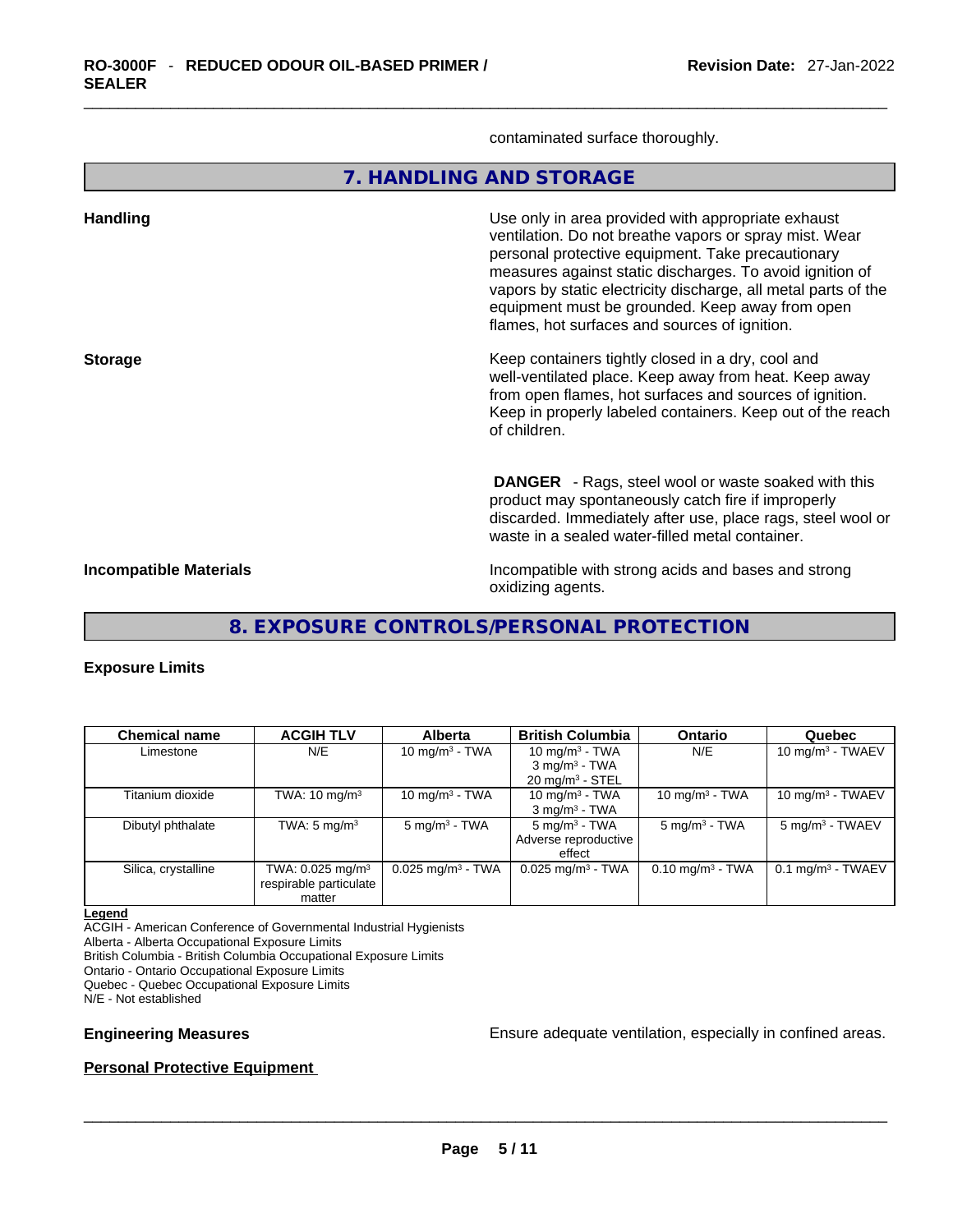thoroughly after handling. When using do not eat, drink or

| <b>Eye/Face Protection</b>    | Safety glasses with side-shields. If splashes are likely to<br>occur, wear: Tightly fitting safety goggles                                                                                                                                                                                                                         |
|-------------------------------|------------------------------------------------------------------------------------------------------------------------------------------------------------------------------------------------------------------------------------------------------------------------------------------------------------------------------------|
| <b>Skin Protection</b>        | Long sleeved clothing. Protective gloves.                                                                                                                                                                                                                                                                                          |
| <b>Respiratory Protection</b> | In operations where exposure limits are exceeded, use a<br>NIOSH approved respirator that has been selected by a<br>technically qualified person for the specific work<br>conditions. When spraying the product or applying in<br>confined areas, wear a NIOSH approved respirator<br>specified for paint spray or organic vapors. |
| <b>Hygiene Measures</b>       | Avoid contact with skin, eyes and clothing. Remove and<br>wash contaminated clothing before re-use. Wash                                                                                                                                                                                                                           |

#### **9. PHYSICAL AND CHEMICAL PROPERTIES**

smoke.

**Appearance** liquid **Odor Solvent Solvent Solvent Solvent Odor Threshold No information available No information available Density (lbs/gal)** 12.7 - 12.8 **Specific Gravity** 1.52 - 1.54 **pH bH** *pH* **Viscosity (cps) Viscosity (cps) No information available Solubility(ies)**<br> **No information available**<br> **Water solubility**<br> **Water solubility Water solubility 19 and 19 and 19 and 19 and 19 and 19 and 19 and 19 and 19 and 19 and 19 and 19 and 19 and 19 <br>No information available 19 and 19 and 19 and 19 and 19 and 19 and 19 and 19 and 19 and 19 and 19 and 19 and Vapor pressure No information available Vapor density No information available No information available Wt. % Solids** 75 - 85 **Vol. % Solids** 50 - 60 **Wt. % Volatiles** 15 - 25 **Vol. % Volatiles** 40 - 50 **VOC Regulatory Limit (g/L)** < 350 **Boiling Point (°F)** 279 **Boiling Point**  $(°C)$  137 **Freezing point (°F)**<br> **Freezing Point (°C)**<br> **Freezing Point (°C)**<br> **No** information available **Flash point (°F)** 103 **Flash Point (°C)** 39 **Method** PMCC **Flammability (solid, gas)** Not applicable **Upper flammability limit:** Not applicable **Lower flammability limit:** Not applicable **Autoignition Temperature (°F)** No information available **Autoignition Temperature (°C)**<br> **Decomposition Temperature (°F)** No information available **Decomposition Temperature (°F) Decomposition Temperature (°C)** No information available

**Evaporation Rate** No information available **Freezing Point (°C)** No information available

# **Partition coefficient**<br>No information available<br>No information available<br>No information available<br>No information available<br>No information available<br>No information available<br>No information available<br>No information availabl **10. STABILITY AND REACTIVITY**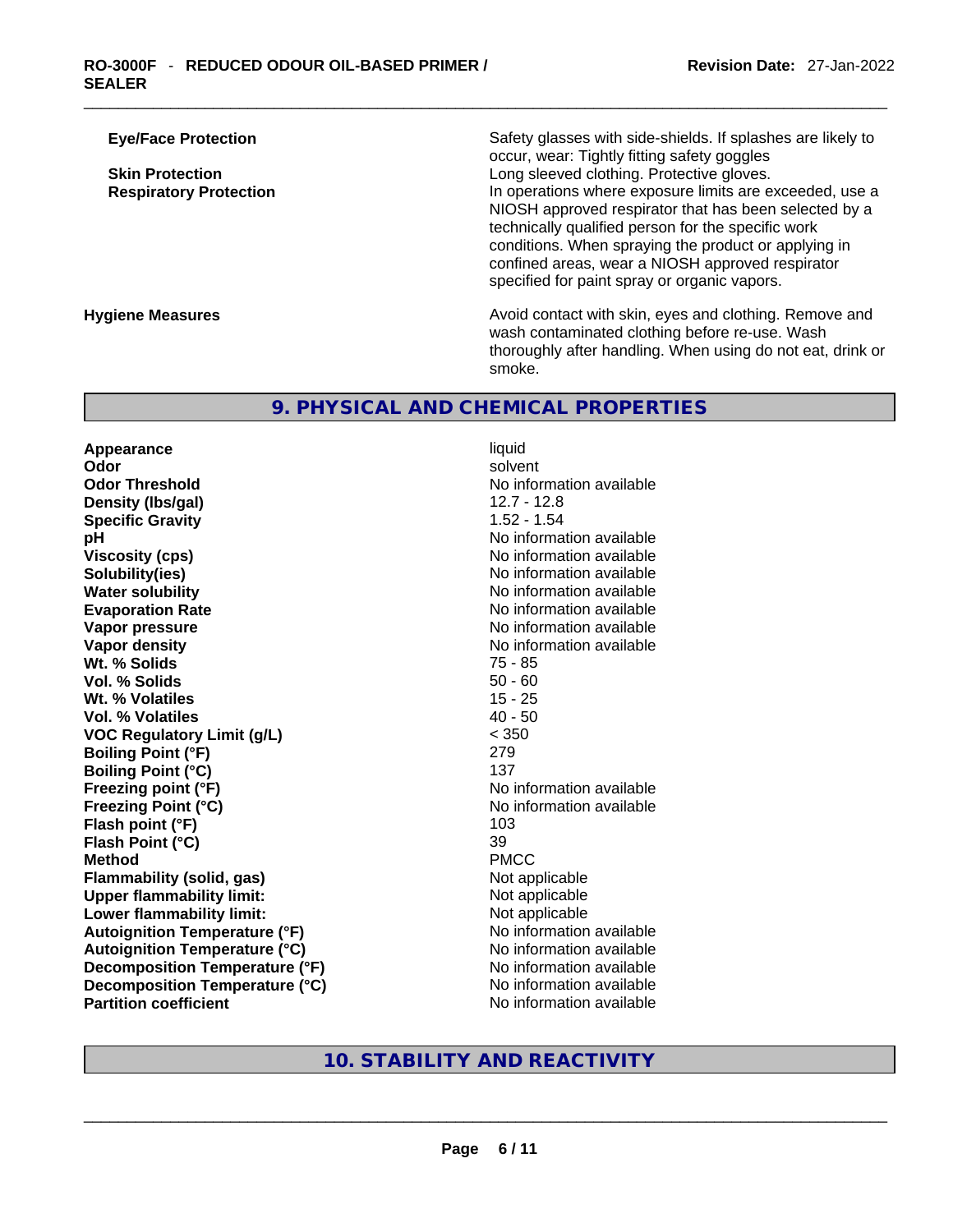| <b>Reactivity</b>                       | Not Applicable                                                                           |
|-----------------------------------------|------------------------------------------------------------------------------------------|
| <b>Chemical Stability</b>               | Stable under normal conditions. Hazardous polymerisation<br>does not occur.              |
| <b>Conditions to avoid</b>              | Keep away from open flames, hot surfaces, static<br>electricity and sources of ignition. |
| <b>Incompatible Materials</b>           | Incompatible with strong acids and bases and strong<br>oxidizing agents.                 |
| <b>Hazardous Decomposition Products</b> | Thermal decomposition can lead to release of irritating<br>gases and vapors.             |
| Possibility of hazardous reactions      | None under normal conditions of use.                                                     |

#### **11. TOXICOLOGICAL INFORMATION**

#### **Product Information Information on likely routes of exposure**

**Principal Routes of Exposure** Eye contact, skin contact and inhalation.

**Acute Toxicity<br>Product Information** 

Repeated or prolonged exposure to organic solvents may lead to permanent brain and nervous system damage. Intentional misuse by deliberately concentrating and inhaling vapors may be harmful or fatal.

#### **<u>Symptoms related to the physical, chemical and toxicological characteristics</u>**

**Symptoms Symptoms No information available** 

#### **Delayed and immediate effects as well as chronic effects from short and long-term exposure**

| Eye contact                  | Contact with eyes may cause irritation.                                                                                                                                                                                                    |
|------------------------------|--------------------------------------------------------------------------------------------------------------------------------------------------------------------------------------------------------------------------------------------|
| <b>Skin contact</b>          | May cause skin irritation and/or dermatitis. Prolonged skin<br>contact may defat the skin and produce dermatitis.                                                                                                                          |
| <b>Inhalation</b>            | High vapor / aerosol concentrations are irritating to the<br>eyes, nose, throat and lungs and may cause headaches,<br>dizziness, drowsiness, unconsciousness, and other central<br>nervous system effects.                                 |
| Ingestion                    | Ingestion may cause irritation to mucous membranes.<br>Small amounts of this product aspirated into the<br>respiratory system during ingestion or vomiting may cause<br>mild to severe pulmonary injury, possibly progressing to<br>death. |
| <b>Sensitization</b>         | No information available.                                                                                                                                                                                                                  |
| <b>Neurological Effects</b>  | No information available.                                                                                                                                                                                                                  |
| <b>Mutagenic Effects</b>     | No information available.                                                                                                                                                                                                                  |
| <b>Reproductive Effects</b>  | May damage fertility or the unborn child.                                                                                                                                                                                                  |
| <b>Developmental Effects</b> | No information available.                                                                                                                                                                                                                  |
| <b>Target organ effects</b>  | No information available.                                                                                                                                                                                                                  |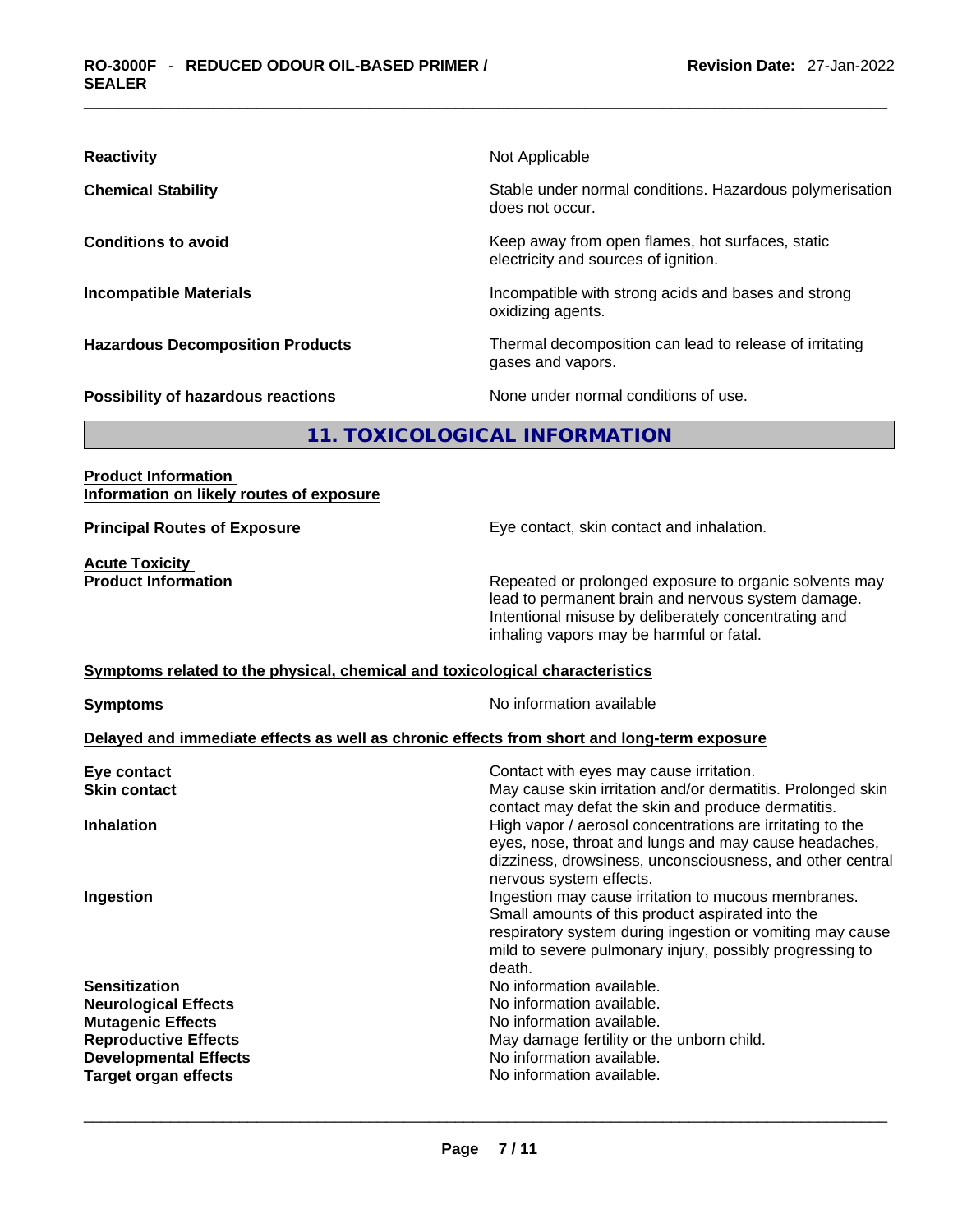| <b>STOT - single exposure</b><br><b>STOT - repeated exposure</b> | No information available.<br>Causes damage to organs through prolonged or repeated<br>exposure if inhaled.                                                                                                                                                       |
|------------------------------------------------------------------|------------------------------------------------------------------------------------------------------------------------------------------------------------------------------------------------------------------------------------------------------------------|
| Other adverse effects<br><b>Aspiration Hazard</b>                | No information available.<br>May be harmful if swallowed and enters airways. Small<br>amounts of this product aspirated into the respiratory<br>system during ingestion or vomiting may cause mild to<br>severe pulmonary injury, possibly progressing to death. |

#### **Numerical measures of toxicity**

#### **The following values are calculated based on chapter 3.1 of the GHS document**

| <b>ATEmix (oral)</b>                 | 22073 mg/kg |
|--------------------------------------|-------------|
| <b>ATEmix (inhalation-dust/mist)</b> | 905.3 mg/L  |

#### **Component Information**

| Chemical name                                          | Oral LD50             | Dermal LD50              | Inhalation LC50                      |
|--------------------------------------------------------|-----------------------|--------------------------|--------------------------------------|
| Hydrotreated heavy naphtha,<br>petroleum<br>64742-48-9 | $>6000$ mg/kg (Rat)   | $>$ 3160 mg/kg (Rabbit)  | $> 8500$ mg/m <sup>3</sup> (Rat) 4 h |
| Titanium dioxide<br>13463-67-7                         | $> 10000$ mg/kg (Rat) |                          |                                      |
| Dibutyl phthalate<br>84-74-2                           | $= 7499$ mg/kg (Rat)  | $>$ 20000 mg/kg (Rabbit) | $>= 15.68$ mg/L (Rat) 4 h            |

#### **Chronic Toxicity**

#### **Carcinogenicity**

*The information below indicates whether each agency has listed any ingredient as a carcinogen:.* 

| <b>Chemical name</b> | <b>IARC</b>                    | <b>NTP</b>             |  |
|----------------------|--------------------------------|------------------------|--|
|                      | 2B - Possible Human Carcinogen |                        |  |
| Titanium dioxide     |                                |                        |  |
|                      | 1 - Human Carcinogen           | Known Human Carcinogen |  |
| Silica, crystalline  |                                |                        |  |

• Crystalline Silica has been determined to be carcinogenic to humans by IARC (1) when in respirable form. Risk of cancer depends on duration and level of inhalation exposure to spray mist or dust from sanding the dried paint.

• Although IARC has classified titanium dioxide as possibly carcinogenic to humans (2B), their summary concludes: "No significant exposure to titanium dioxide is thought to occur during the use of products in which titanium dioxide is bound to other materials, such as paint."

#### **Legend**

IARC - International Agency for Research on Cancer

NTP - National Toxicity Program

OSHA - Occupational Safety & Health Administration

#### **12. ECOLOGICAL INFORMATION**

#### **Ecotoxicity Effects**

The environmental impact of this product has not been fully investigated.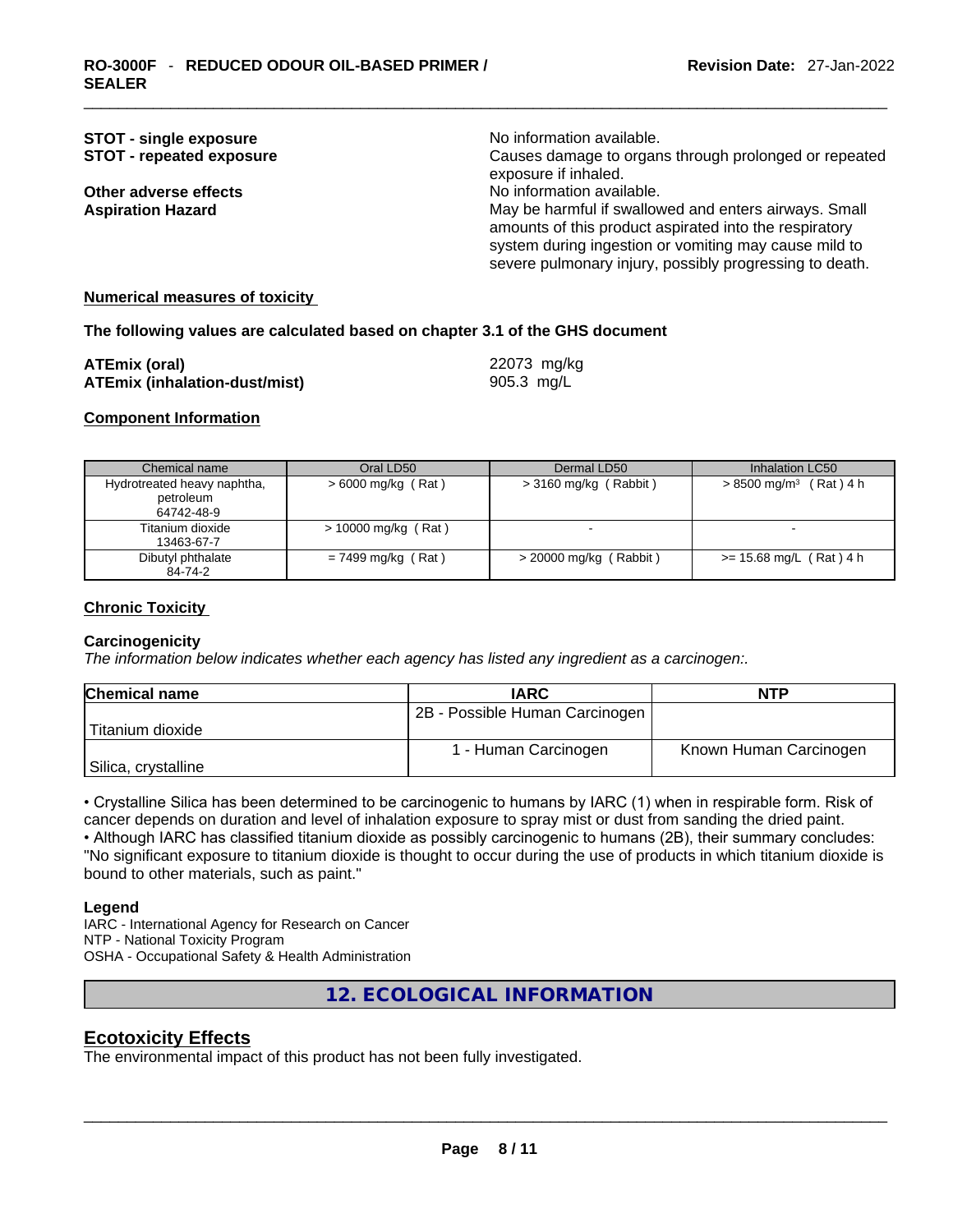#### **Product Information**

#### **Acute Toxicity to Fish**

No information available

#### **Acute Toxicity to Aquatic Invertebrates**

No information available

#### **Acute Toxicity to Aquatic Plants**

No information available

#### **Persistence / Degradability**

No information available.

#### **Bioaccumulation**

There is no data for this product.

#### **Mobility in Environmental Media**

No information available.

#### **Ozone**

No information available

#### **Component Information**

#### **Acute Toxicity to Fish**

Titanium dioxide  $LCS0:$  > 1000 mg/L (Fathead Minnow - 96 hr.)

#### **Acute Toxicity to Aquatic Invertebrates**

No information available

#### **Acute Toxicity to Aquatic Plants**

No information available

|                                | 13. DISPOSAL CONSIDERATIONS                                                                                                                                                                                                           |
|--------------------------------|---------------------------------------------------------------------------------------------------------------------------------------------------------------------------------------------------------------------------------------|
| <b>Waste Disposal Method</b>   | Dispose of in accordance with federal, state, provincial, and local regulations.<br>Local requirements may vary, consult your sanitation department or<br>state-designated environmental protection agency for more disposal options. |
| <b>Empty Container Warning</b> | Emptied containers may retain product residue. Follow label warnings even after<br>container is emptied. Residual vapors may explode on ignition.                                                                                     |
|                                | 14. TRANSPORT INFORMATION                                                                                                                                                                                                             |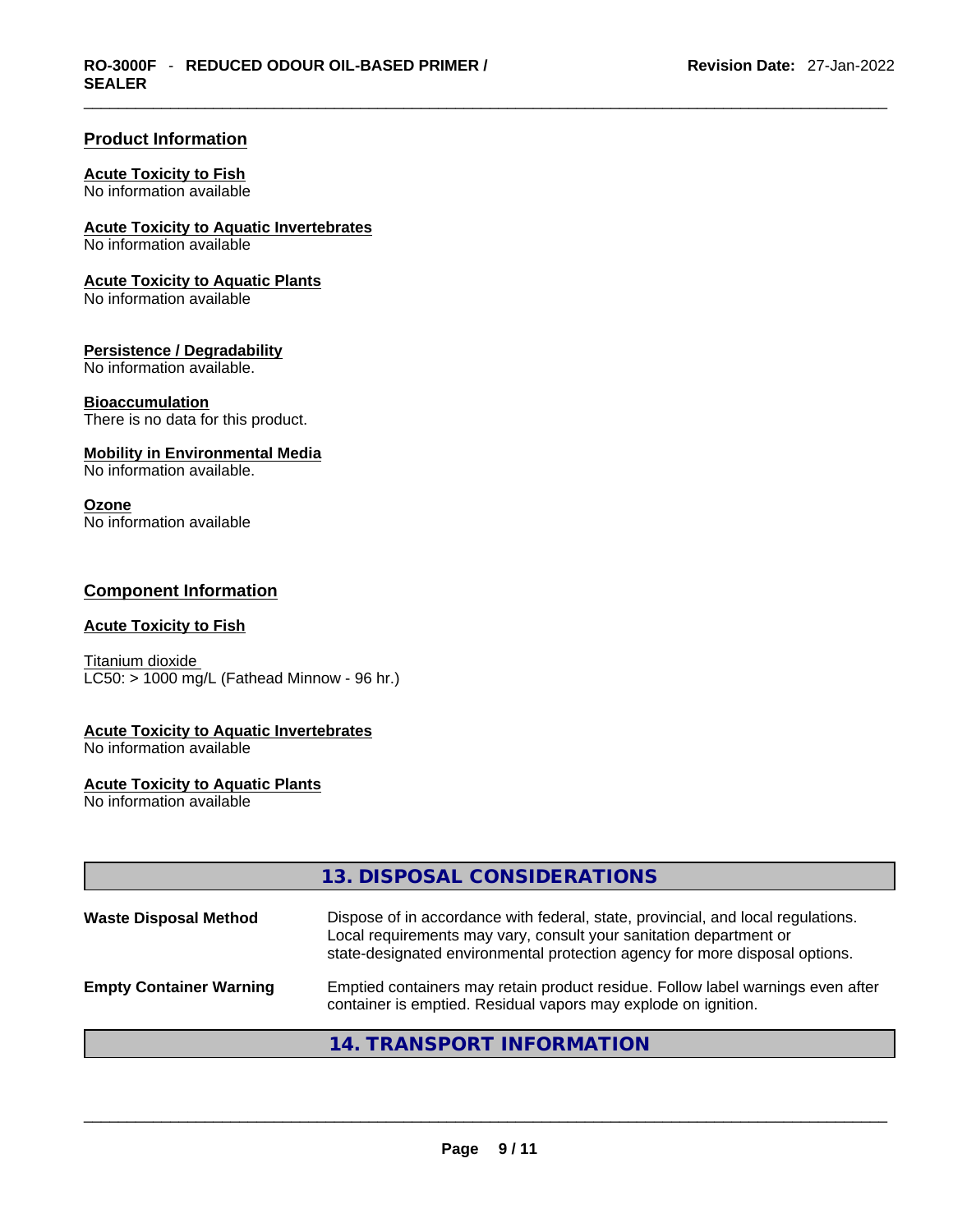#### **TDG**

| <b>Proper Shipping Name</b> | <b>PAINT</b>          |
|-----------------------------|-----------------------|
| <b>Hazard class</b>         | З                     |
| UN-No.                      | UN1263                |
| <b>Packing Group</b>        | Ш                     |
| <b>Description</b>          | UN1263. PAINT, 3. III |

In Canada, Class 3 flammable liquids may be reclassified as non-regulated for domestic ground transportation if they meet the requirements of TDG General Exemption SOR/2008-34.

| <b>ICAO / IATA</b> | Contact the preparer for further information. |
|--------------------|-----------------------------------------------|
| IMDG / IMO         | Contact the preparer for further information. |

**15. REGULATORY INFORMATION** 

#### **International Inventories**

| <b>TSCA: United States</b> | Yes - All components are listed or exempt. |
|----------------------------|--------------------------------------------|
| <b>DSL: Canada</b>         | Yes - All components are listed or exempt. |

#### **National Pollutant Release Inventory (NPRI)**

#### **NPRI Parts 1- 4**

This product contains the following Parts 1-4 NPRI chemicals:

| <b>Chemical name</b>                                                             | CAS No. | Weight-% | <b>NPRI Parts 1-4</b> |  |
|----------------------------------------------------------------------------------|---------|----------|-----------------------|--|
| Dibutyl phthalate                                                                | 84-74-2 | 1 - 5%   | Listed                |  |
| <b>NPRI Part 5</b><br>This product contains the following NPRI Part 5 Chemicals: |         |          |                       |  |

| <b>Chemical name</b>        | CAS No.    | Weight-%    | <b>NPRI Part 5</b> |  |
|-----------------------------|------------|-------------|--------------------|--|
| Hydrotreated heavy naphtha, | 64742-48-9 | 30%<br>10 - | Listed             |  |
| petroleum                   |            |             |                    |  |

#### **WHMIS Regulatory Status**

This product has been classified in accordance with the hazard criteria of the Hazardous Products Regulations (HPR) and the SDS contains all the information required by the HPR.

| <b>16. OTHER INFORMATION</b> |               |                        |                      |        |
|------------------------------|---------------|------------------------|----------------------|--------|
| HMIS -                       | Health: $2^*$ | <b>Flammability: 2</b> | <b>Reactivity: 0</b> | PPE: - |
| <b>HMIS Legend</b>           |               |                        |                      |        |
|                              |               |                        |                      |        |